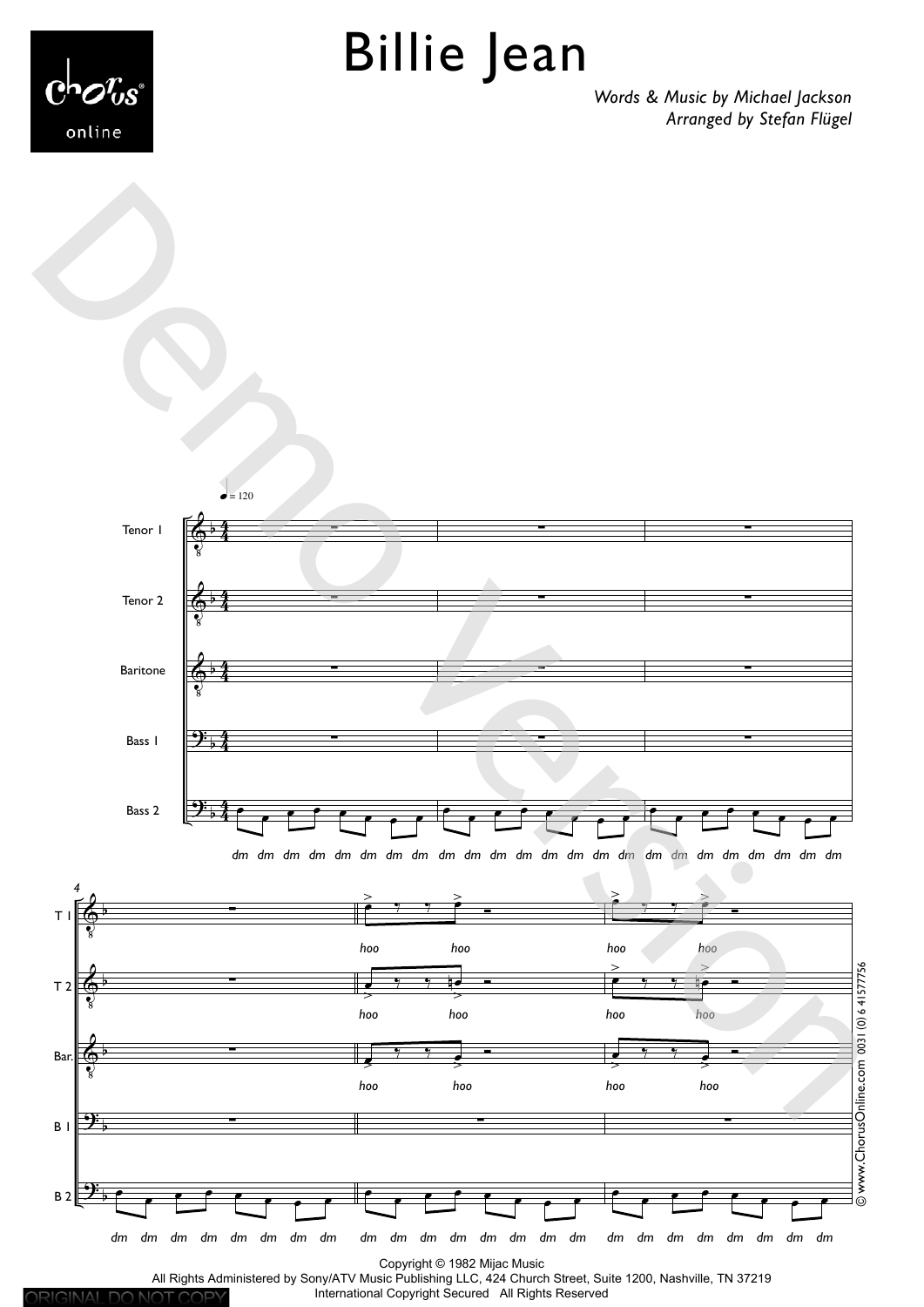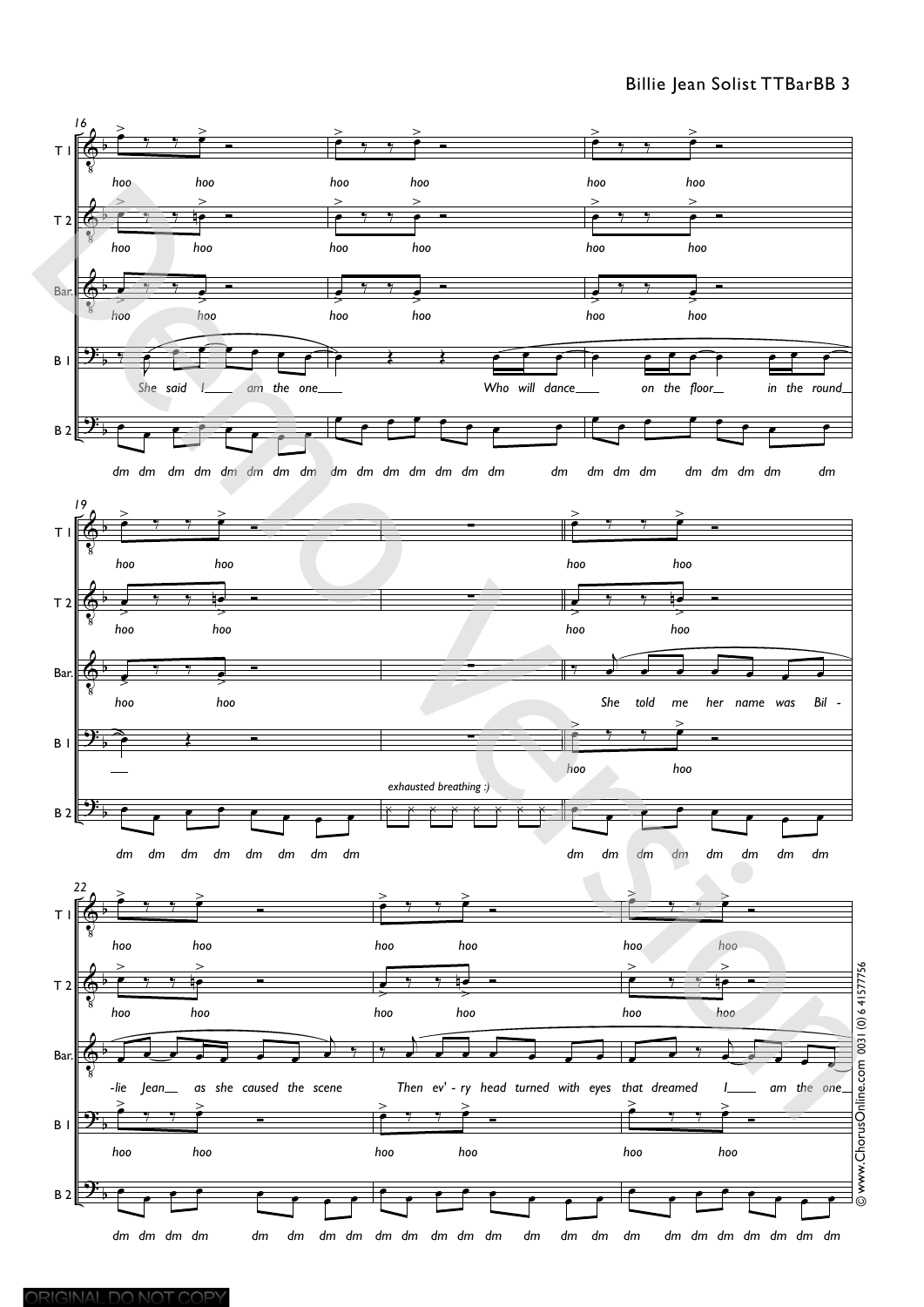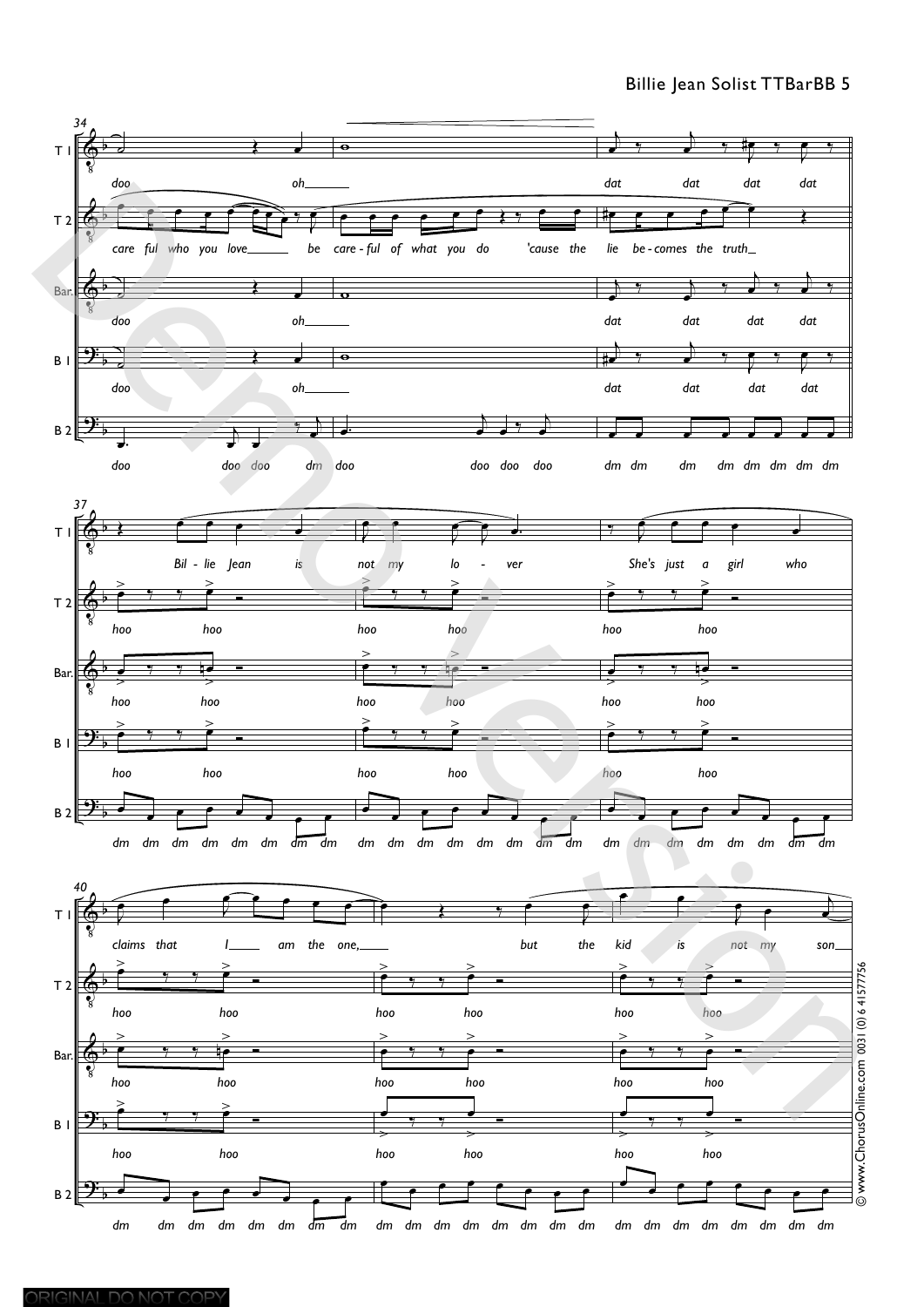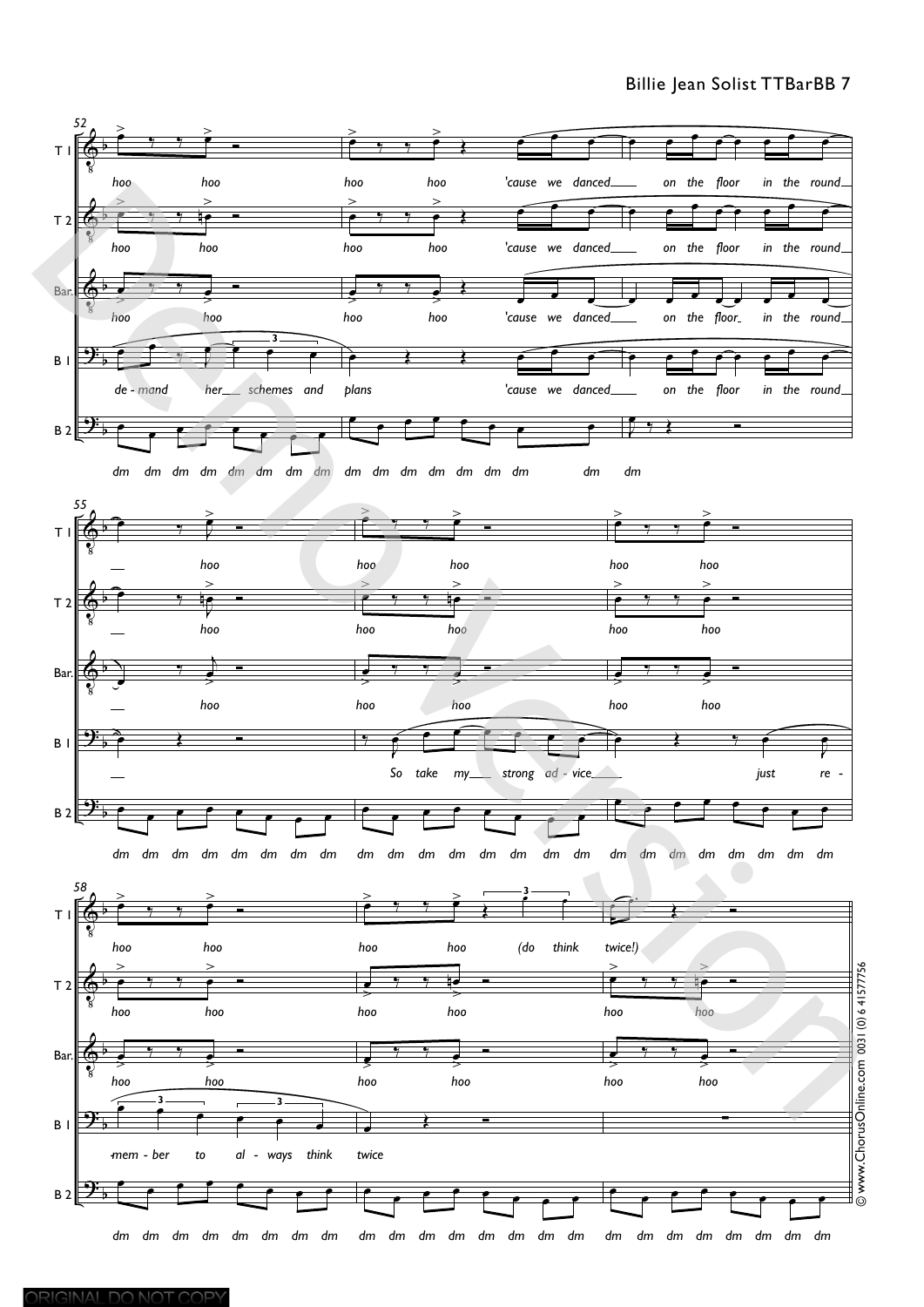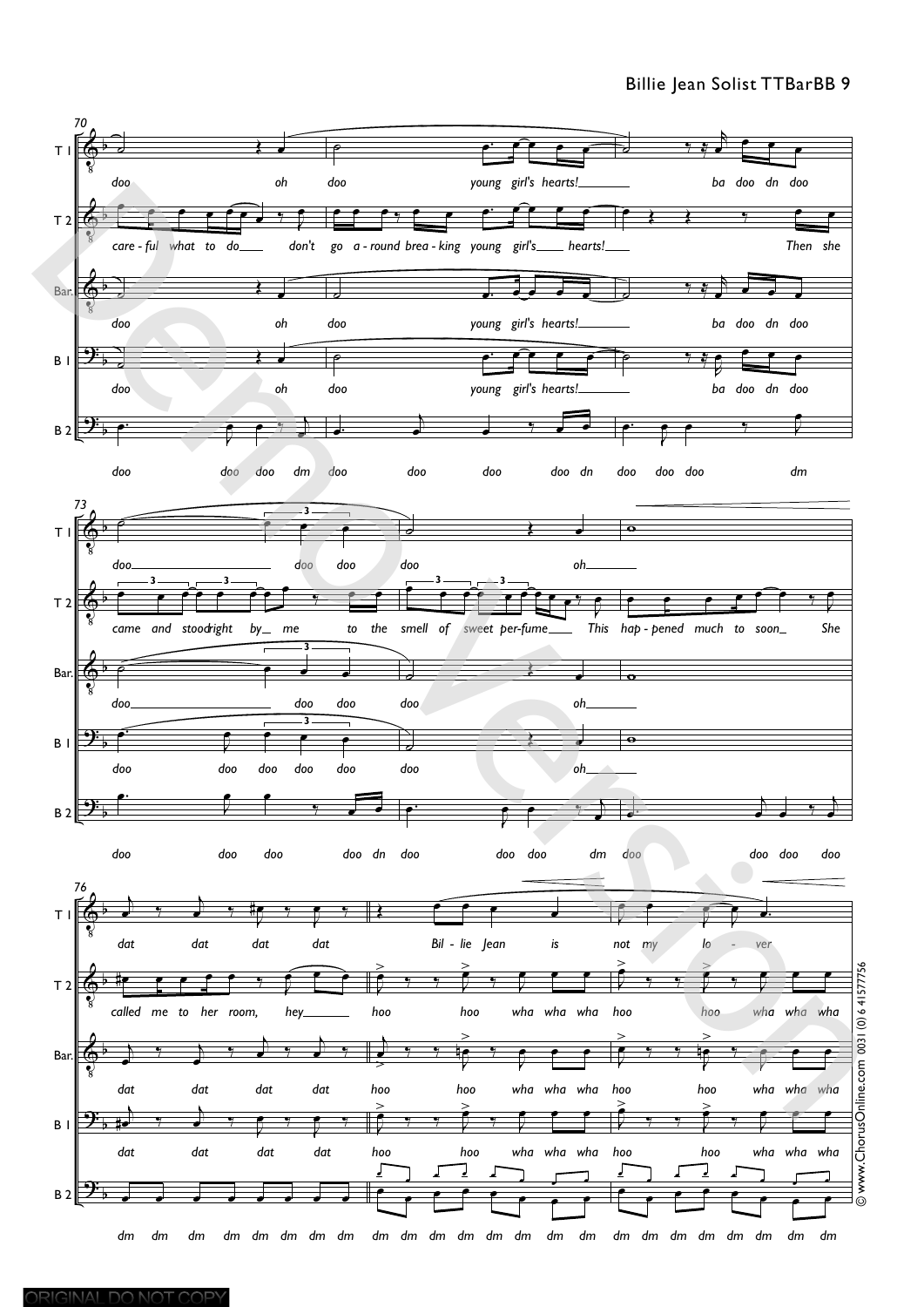

ORIGINAL DO NOT COPY